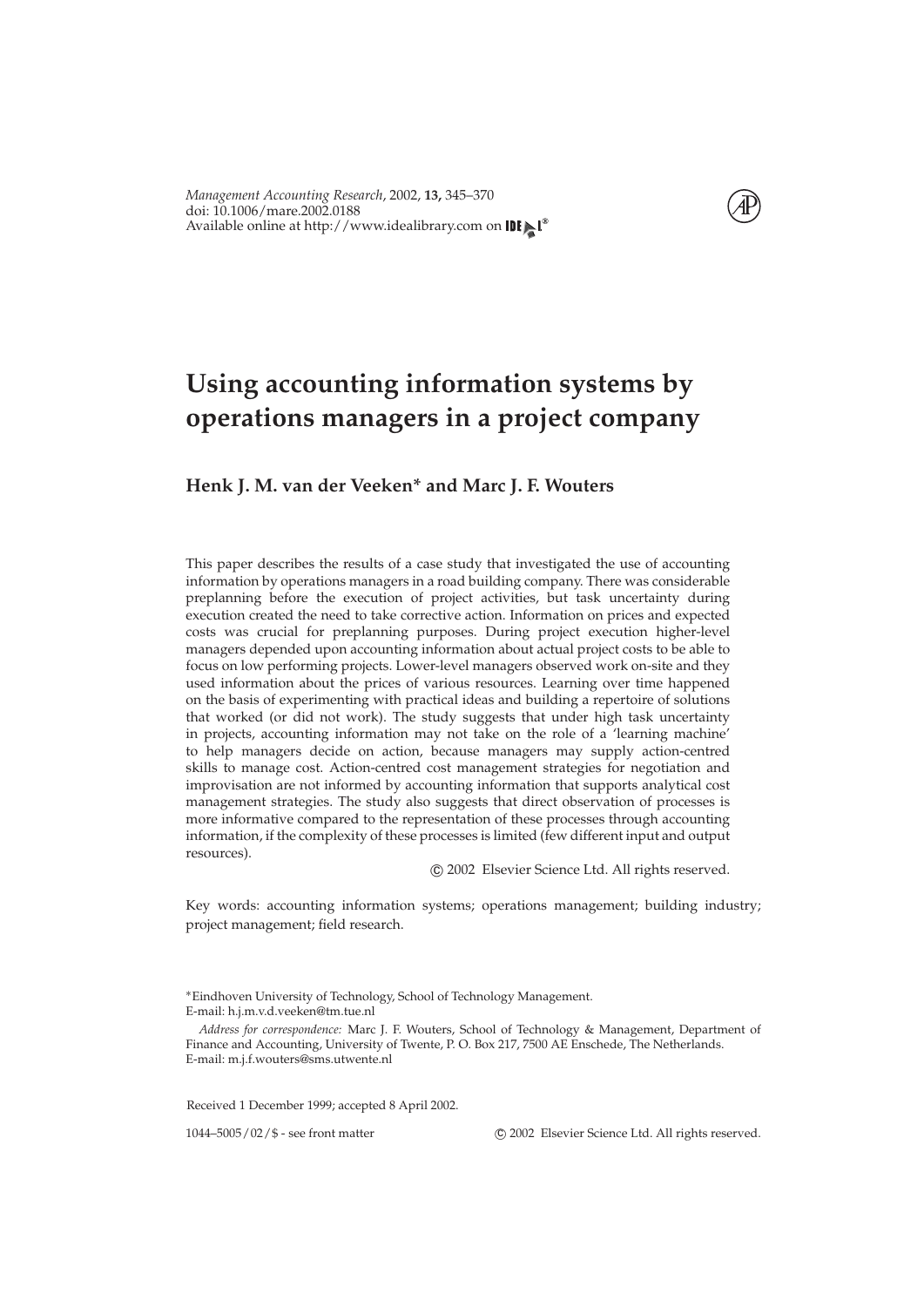#### **346 H. J. M. van der Veeken and M. J. F. Wouters**

#### **1. Introduction**

In this paper we discuss the use of management accounting information by the operations management function in a project organization. Understanding how people outside the accounting function use accounting information in their work is important for management accountants. Understanding how operations managers do their work and how accounting fits in, may, however, not be easy. The study is partly motivated by notions of a 'gap between the traditional finance and operations perspectives' [\(Anonymous,](#page--1-0) [1996\)](#page--1-0) which requires some 'rethinking about the expected usefulness of accounting information on the operational level' [\(Jönsson](#page--1-1) [and Grönlund,](#page--1-1) [1988\)](#page--1-1).

The use of accounting information has been studied in different ways. A major strand of literature has applied the contingency framework to the study of management accounting systems design and performance. These studies have found relationships between contextual variables (such as environmental uncertainty, span of control, task interdependence, and decentralization), the use of management accounting systems, and performance. See, for example, [Gordon and Narayanan](#page--1-2) [\(1984\)](#page--1-2), [Chenhall and Morris](#page--1-3) [\(1986\)](#page--1-3), [Gul and Chia](#page--1-4) [\(1994\)](#page--1-4), [Mia and Chenhall](#page--1-5) [\(1994\)](#page--1-5) and [Chong](#page--1-6) [\(1996\)](#page--1-6). These studies use questionnaire data from multiple firms and define the use of management accounting systems by certain information characteristics: breadth of scope, timeliness, levels of aggregation, and integrative nature. [Swenson](#page--1-7) [\(1995\)](#page--1-7), [Foster and Gupta](#page--1-8) [\(1994\)](#page--1-8) and [Joseph](#page--1-9) *et al.* [\(1996\)](#page--1-9) are examples of questionnaire studies that do not use the contingency framework and that provide insights into the use of accounting information for decision-making by operations management. There is another body of literature on the use of accounting information that is based on case studies. These studies generally are of an exploratory nature. See, for example, [McKinnon and Bruns](#page--1-10) [\(1992\)](#page--1-10), [Scapens](#page--1-11) *et al.* [\(1996\)](#page--1-11), [Ahrens](#page--1-12) [\(1997\)](#page--1-12), [Jönsson](#page--1-1) [and Grönlund](#page--1-1) [\(1988\)](#page--1-1), Fry *[et al.](#page--1-13)* [\(1995\)](#page--1-13), [Mouritsen and Bekke](#page--1-14) [\(1999\)](#page--1-14) and [Jazayeri and](#page--1-15) [Hopper](#page--1-15) [\(1999\)](#page--1-15).

The motivation for the present study is that there is not much knowledge of how operations managers, particularly at lower levels, use accounting information [\(Lukka,](#page--1-16) [1998\)](#page--1-16). We do not understand very well the usefulness of accounting information on the operational level, and it is challenging to try to improve this [\(Jönsson and Grönlund,](#page--1-1) [1988\)](#page--1-1). Operations managers have various concerns, such as quality, safety, efficiency, and completing activities on time. For daily, short-term activities, managers generally use non-financial operating data on units of output, units of input, scrap, quality, order quantities, inventory availability, etc. 'In 12 varied manufacturing companies, we found no instance of a key daily production indicator being a cost or other financial number' [\(McKinnon and Bruns,](#page--1-10) [1992,](#page--1-10) p. 42). However, accounting numbers become important as the horizon lengthens. The performance of managers is often measured in financial numbers and managers build a mental model of the financial implications of their actions that are guided by physical counts. Also, a longer horizon is sometimes needed, because of concern with costs rather than simply quantities (e.g. to control budgeted expenses, to identify problems and opportunities for improvement). The study of [Jönsson and Grönlund](#page--1-1) [\(1988\)](#page--1-1) is a good example here. They describe how operations managers in a production plant used cost data on tools over a longer period to detect problems and to monitor the results of experiments with new tools.